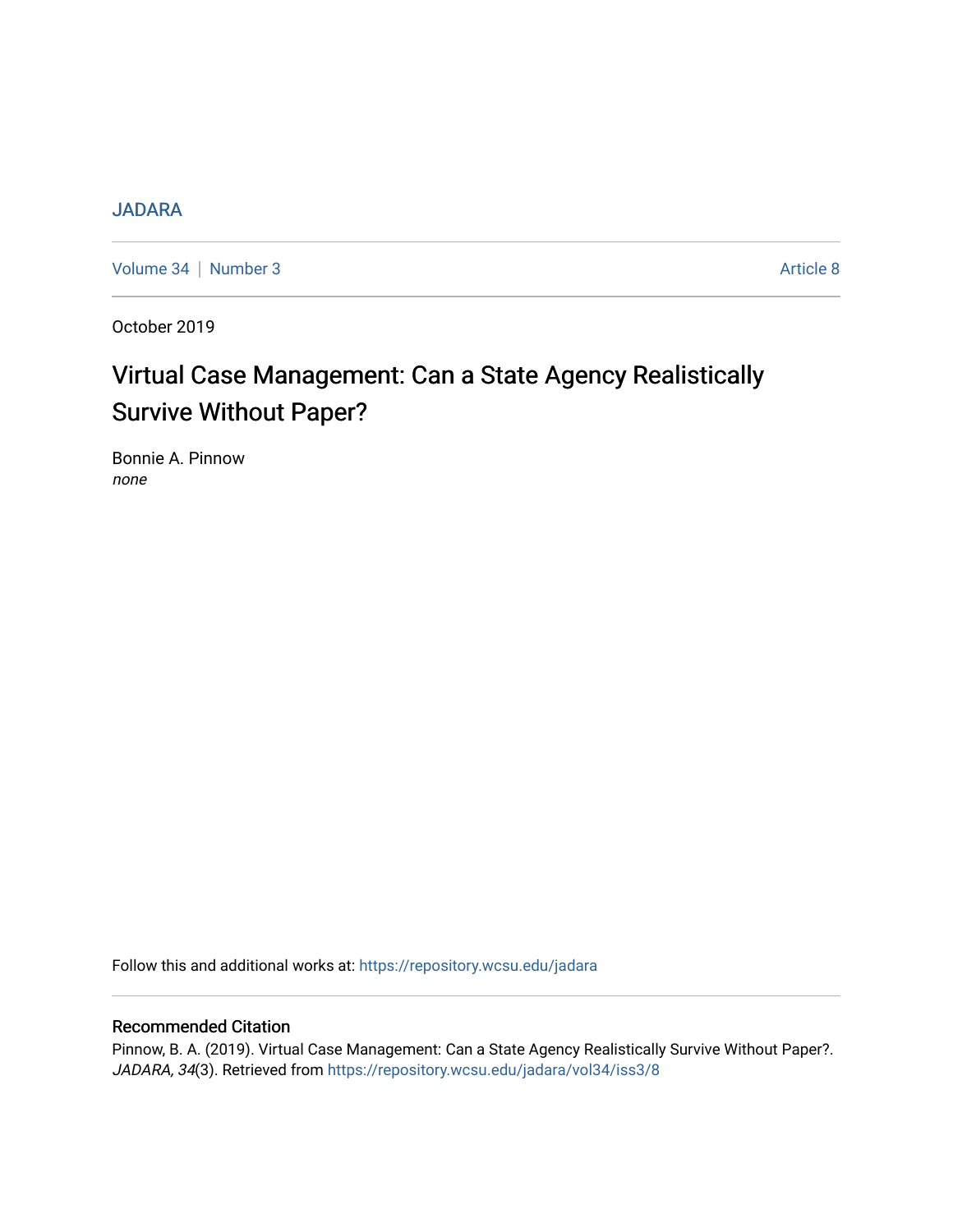Virtual Case Management

# Virtual Case Management: Can a State Agency REALISTICALLY Survive Without Paper?

## Bonnie A. Pinnow M.A., C.R.C

#### Abstract

In the fall of 2000 the state of Illinois Department of Human Services, Office of Rehabilitation Services (ORS), introduced its new Virtual Case Management System, (VCM). This exciting new concept in case management greatly reduces paperwork and labor-intensive handling of customer files. VCM streamlines status movements, reduces errors and improves timeliness of services. Illinois continues to upgrade its new technology to include time saving features and assure safe, confidential treatment of customer information.

The Virtual Case Management System (VCM) required years to design, develop and implement. Illinois sought input from all levels of the State Rehabilitation Agency. Though staggering in terms of manpower and resources, the state's investment in VCM proves itself worthwhile through the drastic reduction of time spent on case management and paperwork, and improved services to rehabilitation customers. Currently paper files are still in use, but contain "far less" paper than prior to implementation of VCM. Paper case files still hold "signature-required" documents such as Application for Services, Individual Plans for Employment, Financial Analysis, Releases of Information as well as medical documentation, reports from venders, school and staffing reports and other documentation necessary for vocational rehabilitation services. However, when possible, data and information are stored electronically.

Phase II of VCM will include distribution of Laptop computers and portable printers to field staff in the fall of 2001. Staff will enter data while in the field and load the information onto the system when the laptop is docked to the mainframe upon return to the office. This self-reliance of field staff will increase efficiency in time management as it eliminates the need to transfer informational paperwork to the computer system by a clerical staff member. Additionally, system of electronically "checking out" case files prevents conflicting entries from occurring. This is another time saving element of VCM. Other Phase II plans include distribution of electronic signature pads and scanners, which will store required case documentation and signatures electronically. Some placement agencies and other service providers currentiy submit reports via e-mail for electronic cutting and pasting into case notes. Throughout Phase II laptops, scanners and portable printers will eliminate the need for paper case files.

1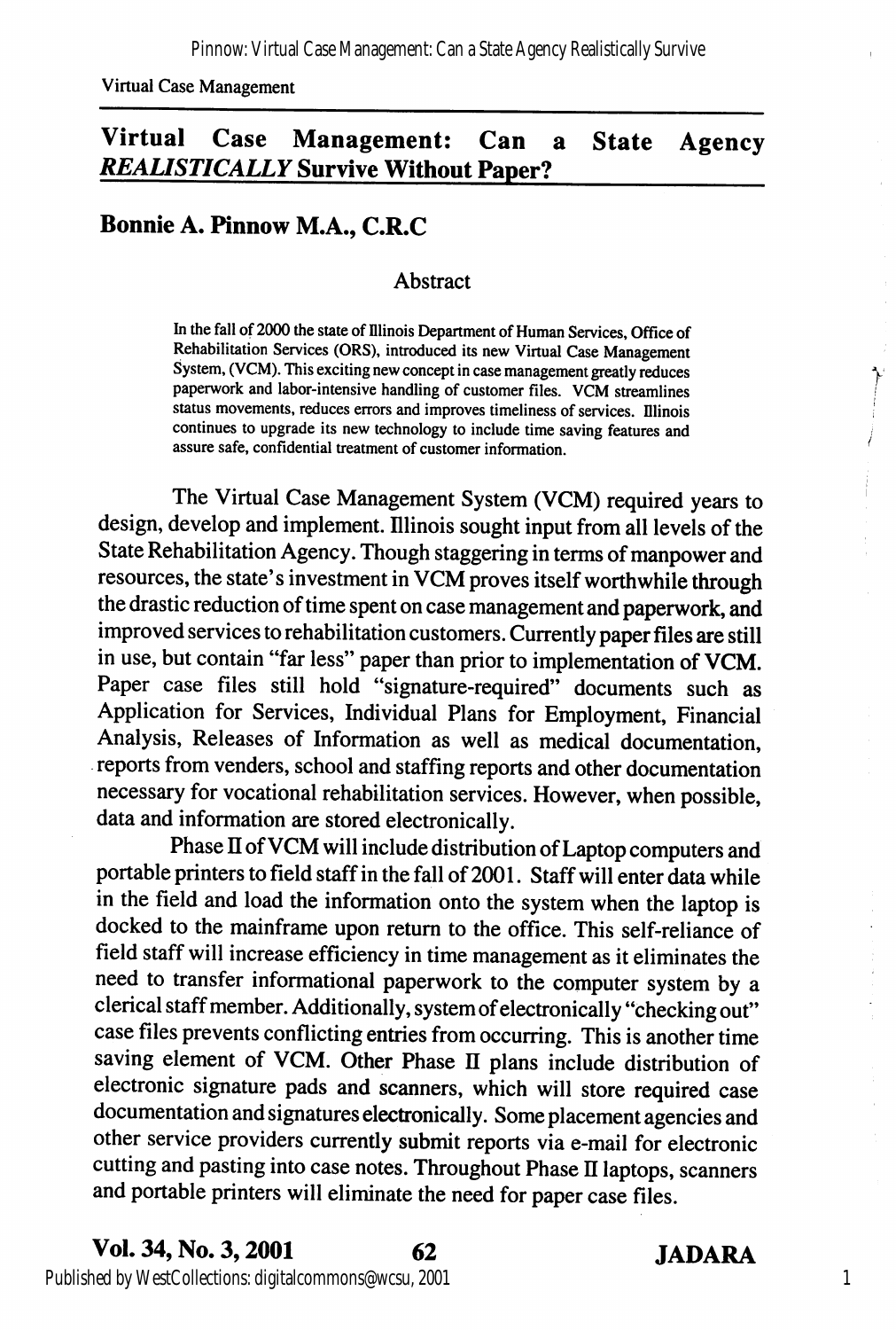Reducing duplication of effort is one of the most enticing aspects of VCM. Data is entered into the computer one time and, information can be transferred to various forms which include, but are not limited to: Releases of Information or referrals to agencies, venders and other service providers. The implementation of Phase  $II$  also anticipates the merging of the fiscal management of case service dollars into VCM.

Status movements occur automatically when required documentation has been entered and confirmed with staff identification and passwords. Despite this new method, adherence to RSA rules and regulations remain unchanged regarding procedures and requirements of data entry and status movements. Assignment of DOT code, disabilities codes and other pertinent data occur automatically when the appropriate internal search engines are used. Counselors no longer enter specific DOT code, or disability code number, but choose from an available/chosen screen, until the appropriate text descriptors are selected and the appropriate RSA disability code, DOT code etc, are automatically entered and recorded. Case service expenditures are reported on VCM so staff can track status of authorizations and invoices. Letters, also, for initial interviews can be automatically generated. A merge feature is nearly ready for distribution to field staff; this will allow letters, or other contact information, to be sent to customers. Caseloads can be filtered by numerous categories to customize mailings.

## How does VCM work?

Customer referrals are entered into the computer at the time they are taken. Counselors immediately receive their case assignments or supervisors may receive information regarding case assignments or transfers if special needs arise. Data collection such as initial interviews, EPE development and other case management tasks occur in the usual fashion, with information entered into the computer and saved upon arrival. Entry of all status movements occurs automatically in a 2-part process. Information is gathered and saved. If a customer signature is required, the document can be printed and signed in the office, or taken into the field for signature. After collection of the customer signature, the document is completed, a date is assigned and the status movements implemented and recorded. Counselors do their own data entry which releases clerical staff to be more involved in provision of direct customer services such as, job coaching, employer development, job readiness training, resource development and other tasks previously done only by counseling staff. Counselor signature is applied electronically via use of staff ID and password. Each staff has their level of authority linked to their user ID.

#### JADARA 63 Vol. 34, No. 3,2001 https://repository.wcsu.edu/jadara/vol34/iss3/8